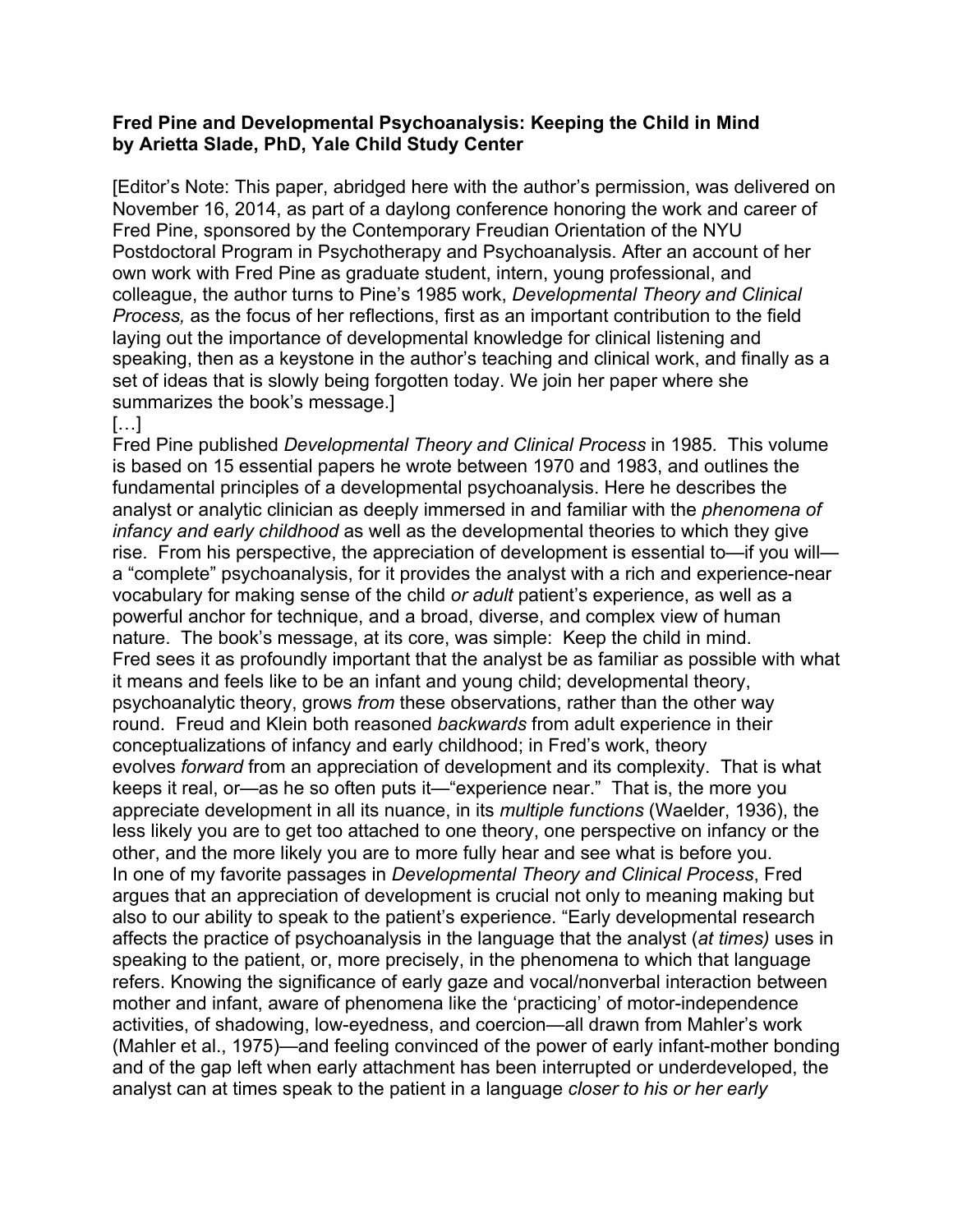*experience*, hence more evocatively in terms of the recovering of memories and more empathically in terms of understanding inner experience. The other side of this coin is that the analyst can at times be attuned to current behaviors of the patient that hark back to these early phenomena and thus can get cues to where the patient is at . . . a language close to the patient's concrete experience is evocative in the way that visual images of a dream are suggestive for associative content, in the way that return to the site of an old experience leads to a rich recall of the past, in the way that the taste of a Madeleine released a flood of childhood memories in Marcel Proust (Proust, 1918)" (p. 23). I consider this passage, which I have quoted many times over, to capture so beautifully the benefits of a truly developmental psychoanalysis.

[Editor: In order to illuminate some of the essentials of working within the framework of developmental psychoanalysis, the author then summarizes two of Pine's case examples, one of which is the well-known case of Carrie, for whom Pine reserved time that was hers whether she used it or not.]

## […]

Fred's "live" supervision of an advanced doctoral student in the doctoral program in clinical psychology at City College offered me a recent opportunity to observe these developmental principles in action. The student presented her work with a very fragile, withdrawn, and deeply schizoid young man. What she described, again and again, were her efforts to draw him out, to find ways to help him express what was going on inside. But her questions, so gently and thoughtfully put, *as to what he was feeling*, went nowhere. He could not respond, and his withdrawal deepened.

Fred's response to the student therapist was deceptively simple. He suggested that by asking the patient what he might be feeling she was assuming that he had words for his experiences, that he could label and describe his inchoate internal world. She was assuming he was more organized, on a number of levels, than he was. The patient's responses to her, his withdrawal, and his utter inability to find words for his inner experience, as well as his family circumstances and history told another story, a story of failed development. And so, in order to help him find even the most basic language for his internal experience, the therapist had to start to provide it for him. In other words, Fred suggested, this young man has not developed the capacity to describe what is going on inside of him. His message to the trainee was this: When you ask him what he feels, you are implicitly emphasizing his deficits. What you need to do is—based on your clinical understanding of his developmental and emotional capacities, and how they emerged with what you know about his relationships—gently attach labels that might begin to organize his experience for him. Put another way, in light of this young man's inability to mentalize, you must mentalize for him. And your mentalizing efforts must be strongly rooted in your understanding of his developmental capacities and lacunae.

Listening to this live supervision had a profound impact on me, for it—in a sense demonstrated some of the limitations of a "mentalization-based" approach. When we are curious about a patient's experience and when we invite him to describe his thoughts and feelings, our work is incomplete without developmental theory. That is, this patient needed someone to imagine what was going on inside of him and present it to him in a way that he could make meaning of. To do this, the therapist had to work within the framework of his profound developmental deficits and use language in the most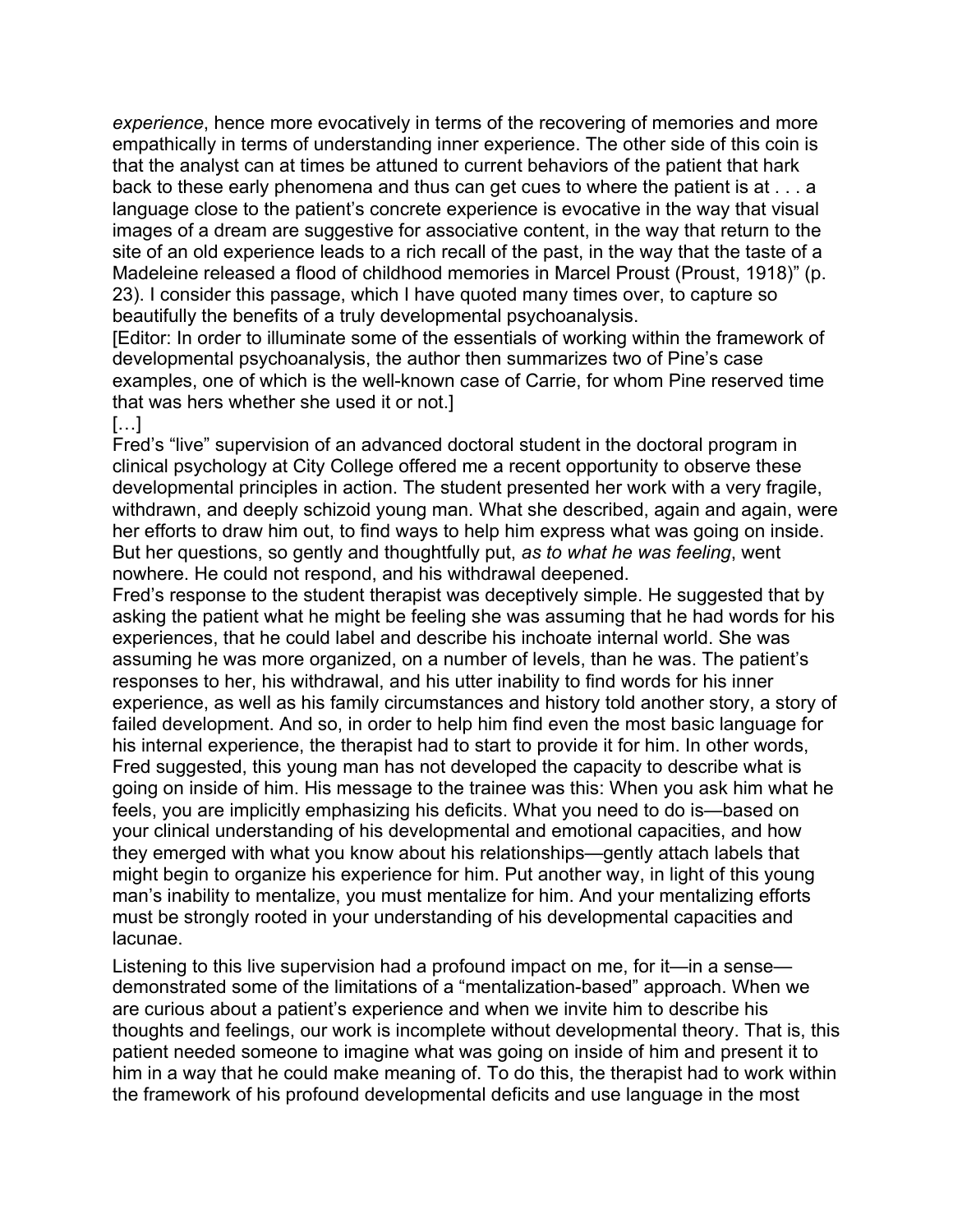simple way to organize what were primitive, chaotic states. She had to imagine that era in development when the infant relies on the containing, organizing, and mirroring other to help him make sense of diffuse and incoherent affective states. She had to imagine how utterly lacking these experiences must have been for him. And she had to imagine herself as a "good enough" parent, offering him experience-near metaphors to take one step at a time out of the chaos.

#### **Where's the baby?**

In recent years, I've had a number of "moments" (Pine, 1985) that led me to wonder whether psychoanalysis is slowly shifting away from this kind of nuanced, developmental approach. For example, I was supervising a gifted third-year doctoral student on her second doctoral exam. Like many of the students I worked with, she had been very taken by the material we studied in the infancy seminar during her first year; now, however, two years later, she found it difficult to link her stalemate with her patient (who was also devastatingly stalemated in her life) and her patient's experience growing up in her family, particularly her earliest experiences with both parents. As Fred puts it in *Developmental Theory and Clinical Process*, the clinical situation provides so many opportunities to ask how clinical phenomena have "come about. . . . *What kind of developmental path would account for them?*" (p. 55). To me, that is the crucial question. It would have led, in this case, to a shift in technique (coming from what Fred call a parent-child model) and would have in some fundamental sense demystified the patient's behavior and apparent self-destructiveness for the therapist. As much as she understood a number of things about her patient, something important was missing. I began to realize that this was a common experience I had while supervising second doctoral exams, which are based on extended clinical case summaries of patients seen in long-term psychoanalytically oriented psychotherapy. Often the cases presented are adults, usually with histories of trauma, family disruption, and forced migration; most had fairly significant and severe psychopathology and were struggling in many areas of their lives. And yet, to my surprise, the kinds of *developmental*

*formulations* and *developmental inferences* that Fred describes as key to making sense, in an experience near way, of patient experiences, were often missing. This despite the fact that many of these very talented students had been fascinated by infant study when they took my first-year course on development. For me, the baby, the toddler, the young child *in relation* is always in my mind when I work with an adult patient. Of course I realized that the third year of doctoral training is still the very beginning, and that working with patients is so difficult and complex that understanding them through multiple lenses comes only with time. But students' early clinical work tells us a lot about the paradigms they are internalizing. And I found myself asking again and again: "*Where's the baby?*"

These nagging concerns coalesced much more clearly when I was sitting in on a case discussion with a very senior psychoanalytic clinician who was describing her intensive 11-year-long in- and outpatient treatment with a severely borderline, sometimes psychotic, patient. After she had presented her (in many respects successful) work with the patient in a thoughtful, sophisticated, and nuanced way, the assembled group began asking questions. Mine was, predictably: "What do you think this patient's early relationship with her mother was like?" (I didn't just ask this to be provocative, I asked it because it was very relevant to the clinical material I had heard, the nature of treatment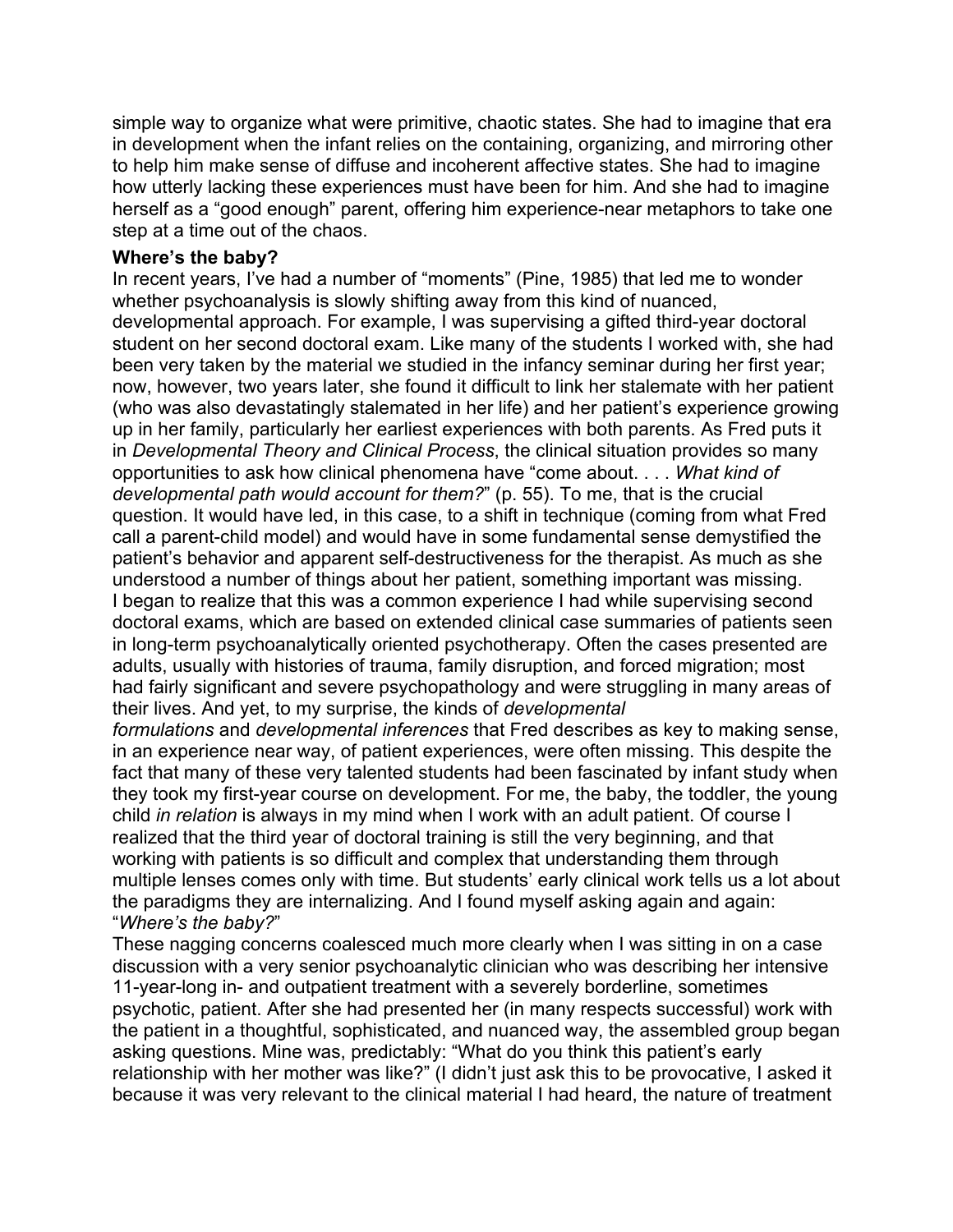interruptions and deteriorations in the patient's functioning, as well as the setting in which we were discussing the case.) There was a pause. "Oh . . . I think it was *good*." In fact, there was ample clinical and historical evidence that this could not have been the case, and yet how to think about the past and the present together eluded this very experienced and thoughtful clinician. Or at least it did in that moment. And I cannot help but think that it mattered.

What seemed missing in these case presentations was a willingness to make what Fred refers to as *"inferences*,*"* or what I think of as a willingness to "imagine" the patient's early life (Slade, 2014). Fred asks the question: "How can we proceed in drawing inferences regarding the period of infancy in particular? Do we have to abandon the whole project [given that we lack access to subjective experience]? Clearly the project has not been abandoned, and for good reason. Working clinicians . . . are again and again drawn to formulate developmental hypotheses in order to make sense of content, process, and organization issues in their patients. So how should we proceed with inferences? The following holds for most hypothesis formulation in psychoanalytic developmental theory: we learn what we can of inner life by self-observation and by verbal reports from others (usually patients); we trace these data back in individual history as far as memory allows; and then, beyond that point, we make *inferences*. The inferences should have a certain "psycho-logic", that is, they should fit with and not violate what we believe we know of human functioning; and second, they should be based on observations which, from the outside, appear to bear on the phenomena that we later know from the inside (through self- observation and patient report)" (p. 33). Psychoanalysis was always a developmental theory. What changed between the publication of Freud's classic *Three Essays on the Theory of Sexuality* in 1905 and contemporary Freudian theory late in the last century was primarily that we deepened and broadened our understanding of development, largely as a consequence of child observation. Thus, whereas Freud had what we now realize was a very limited view of childhood experience, the same simply cannot be said today. In addition to the psychologies of drive, ego, object, and self, and separation- individuation theory, we have attachment, trauma, and neuropsychoanalysis, to name but a few. And judging by my experience, analytic audiences are quite fascinated by this work. As an example, there continues to be great interest in early mother-infant intervention, with videotapes of mothers and infants often de rigueur at analytic conferences. And "attachment," a term virtually absent from psychoanalytic dialogue even 20 years ago, might today well be added as a fifth to Fred's four psychologies: drive, ego, objects, and self. But contemporary constructs such as mutual regulation, insecure attachment, or relational trauma are not developmental formulations, any more than oral fixation is. These are descriptors that omit attention to developmental dynamics, structure, and function. For example, adult patients are routinely described as being insecurely attached. Aside from the fact that so many adult patients have insecure attachment organizations, these labels are starkly adevelopmental, and far from some of Bowlby's early developmental thinking. They also beg an essential question: If we observe manifestations of insecure attachment in an adult, what do these tell us about his early experiences of seeking care and safety? What can we imagine these moments were like given what we know of his mother, his father, and of the arc of his development? Attachment organizations reflect ways of coping with affectively supercharged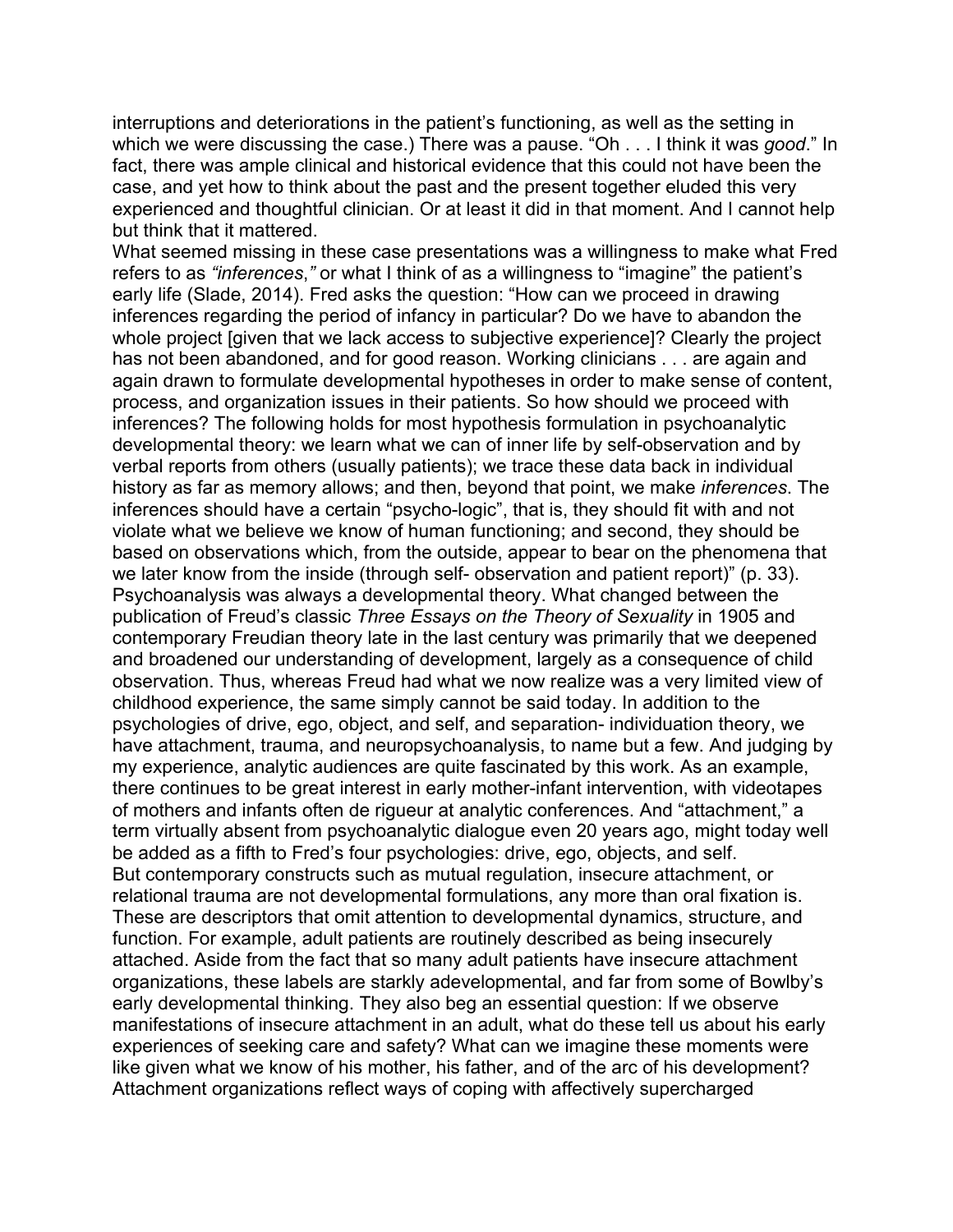experiences of seeking care and safety, of seeking the most basic connection to others, and reflect dynamic efforts to regulate fear and anxiety within the frameworks of these early relationships. "*It is these dynamics rather than the categories themselves that deserve our clinical attention*" (Slade, 2014, p. 259). For example, an insecurely attached adult patient in his sixties described a recollection offered by his then quite elderly mother: "I remember when you'd be waking up. . . . I'd have left some pieces of apple in the crib with you, and I'd lie on the couch in your room under my mink coat while you chewed on your apple and woke up." In the moment of waking from his nap, when he might well have wanted a hug, a snuggle, or some help out of the fog of sleep, there was an apple. Mother was across the room, in her own reverie, out of reach. The fact that this man would be classified as insecure is both unsurprising and—in and of itself—irrelevant. What is relevant is that his mother's recollection told us both so much about his experience of attachment, about his deep sense of loneliness, his tendency to hide his deepest feelings, his complex relationship to food, and her inability to ever really provide comfort and safety, clinging instead to concrete manifestations of her fundamental worth and existence. *This* was his (and her) experience of the act of seeking and receiving care as a young toddler, no doubt an affectively supercharged moment for them both.

Why has development become less dominant as a "narrative" for psychoanalysis? It seems, for example, to be slowly disappearing from graduate and postgraduate training. Clinical training in development at the doctoral level has been gutted by the homogenization that is the direct result of APA guidelines for "broad and general" graduate training in psychology, and most doctoral students take only one or perhaps two courses in development over the course of their training. And, in some circles at least, development is disappearing from the core curriculum in analytic training institutes.

Are these changes in training a *cause* or *effect* of the shift away from developmental psychoanalysis? Whatever the answer (and I suspect it goes both ways), are we teaching our trainees about *development, and are we teaching them to make developmental inferences and formulations*? I believe we should be exposing our students, at all levels of training, to mothers, fathers, infants, toddlers, and young children in a range of naturalistic settings, and to a wide range of psychoanalytic and other dynamic theories of development. I also think that immersion in various dynamically oriented research paradigms—like Ainsworth's Strange Situation procedure (Ainsworth, Blehar, Waters, & Wall, 1978), Lyons-Ruth's AMBIANCE coding system for atypical mother-infant affective communication (Lyons-Ruth, Bronfman, & Parsons, 1999), Beebe's mutual regulation model (Beebe & Lachmann, 2002), Main's Adult Attachment Interview (George, Kaplan, & Main, 1984), and our Parent Development Interview (Slade, Aber, Berger, Bresgi, & Kaplan, 2003)—provide students with other compelling lenses from which to imagine early childhood and parental experience. There is no escaping the fact that learning about development, in all its nuance, takes a long, long time and in fact never ends. Nevertheless, it seems such an important endeavor.

Today so much of psychoanalysis seems to be focused on the here and now. This despite the fact that the relational movement grew directly from advances in our understanding of infancy and early childhood. But today, I see the focus on the "here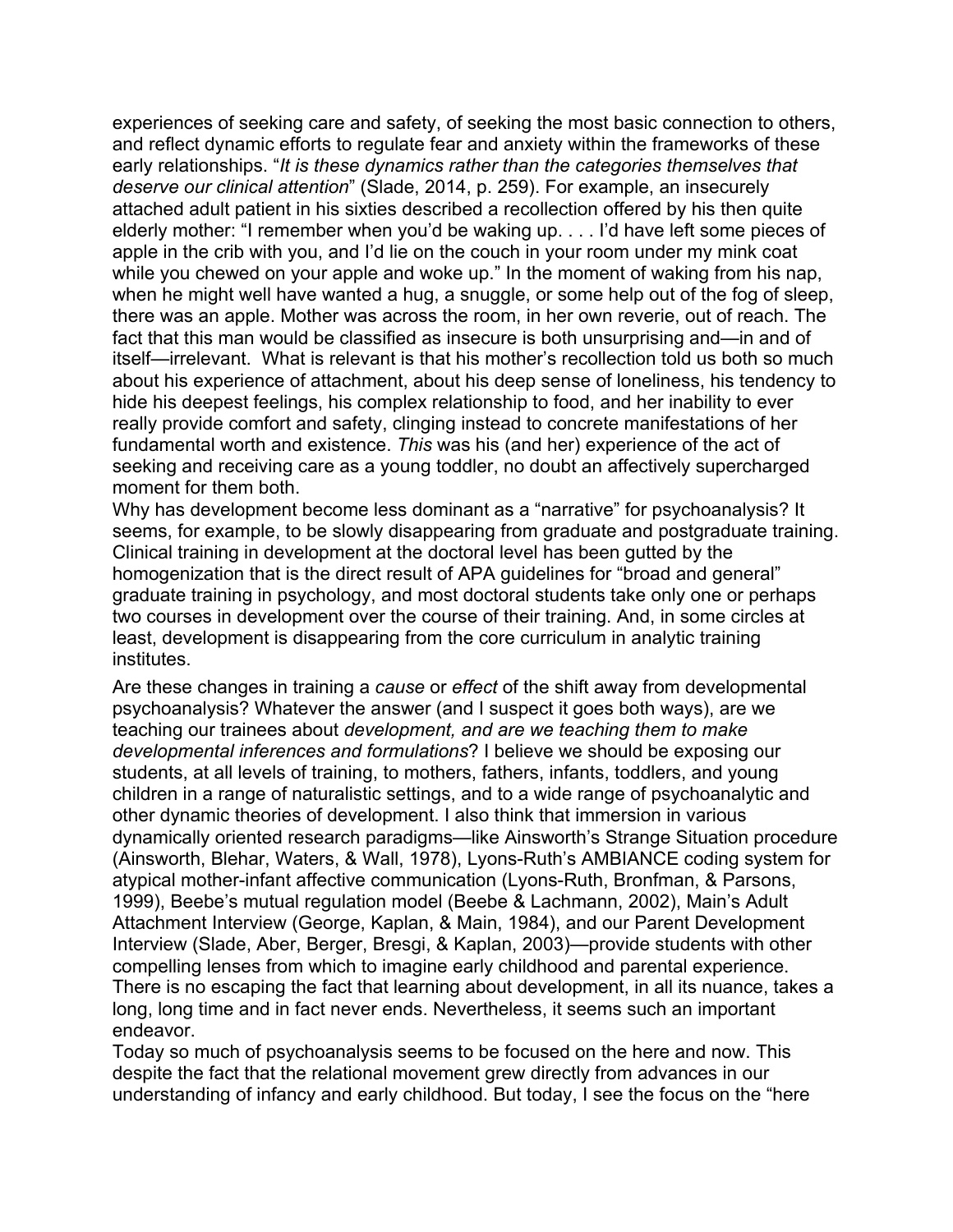and now," intersubjective experience, and on the relationship as largely decoupled from developmental principles. This despite the fact that a relationship evolves over time and across developmental epochs. Focusing on the here and now need not, of course, obviate attention to development; indeed, an appreciation of development only serves to enrich our ability to make meaning of *what* is happening in the here and now, and *why* it is happening. For Stern (2004), for example, the experience of the "present moment" in psychotherapy is directly linked to "implicit relational knowing," which of course begins in the first days of life. And yet many analysts pay less (if any) attention to the developmental context or developmental inference when they focus on the here and now. It is not a developmental inference to note the impact of early relationships on the present; it is a developmental inference to wonder *how* and in *what way*.

Another example of the contemporary psychoanalysis's diminished attention to development is provided by Bateman and Fonagy's (2004) work on mentalization-based therapies. They argue— not incorrectly, I believe—that it is often best with severely disturbed patients to approach discussing the past and past relationships very cautiously because memories of early experience can be so activating, largely because they trigger the patient's attachment system, and—in my way of thinking—fear system. They are also quite right in noting the shifts between the psychic equivalence and pretend modes in many of these patients, manifestations of well-worn defenses against attachment disruptions and trauma. But what I miss in this work is the realization that, although we may choose not to *speak* to early childhood experiences until the patient can tolerate it, it is nonetheless crucial to hold them in our minds and be guided by them in our clinical work.

I also see the current love affair within some psychoanalytic circles with Klein and Lacan—which I must confess seems to me quite retrograde—as signaling an increasing tolerance for our—*once again—*basing theory on *fantasies about the child's mind* rather than what we, as psychoanalytic clinicians, actually know and can observe about development, in all its complexity.

I am sure there are some who would argue that "Where's the baby?" is not a particularly relevant question for contemporary analysts, that there are many meaningful frames for understanding patient experience. There are those, for example, who have for decades been pointing out that we can never know what *really* went on in a person's development and that we can only know what is happening in the present. In some sense, that is true. But is that the point? Are we trying to reconstruct the *actual* story? I don't think so. What we want to do, to the degree that we can, is imagine what it might have felt like to our patient, being one, being two, in a relationship with her mother, her father, her siblings, seeking care, seeking safety, trying to come to terms with her body, her desires, and her needs. Whether we do it consciously or not, we then use these frameworks, these metaphors, and the language of early experience to help make meaning and sense of what has remained unknown and unknowable.

## **References**

Ainsworth, M. D. S., Blehar, M., Waters, E., & Wall, S. (1978). *Patterns of attachment: The psychological study of the strange situation*. Hillsdale: Erlbaum.

Bateman, A., & Fonagy, P. (2004). *Psychotherapy for borderline personality disorder:*